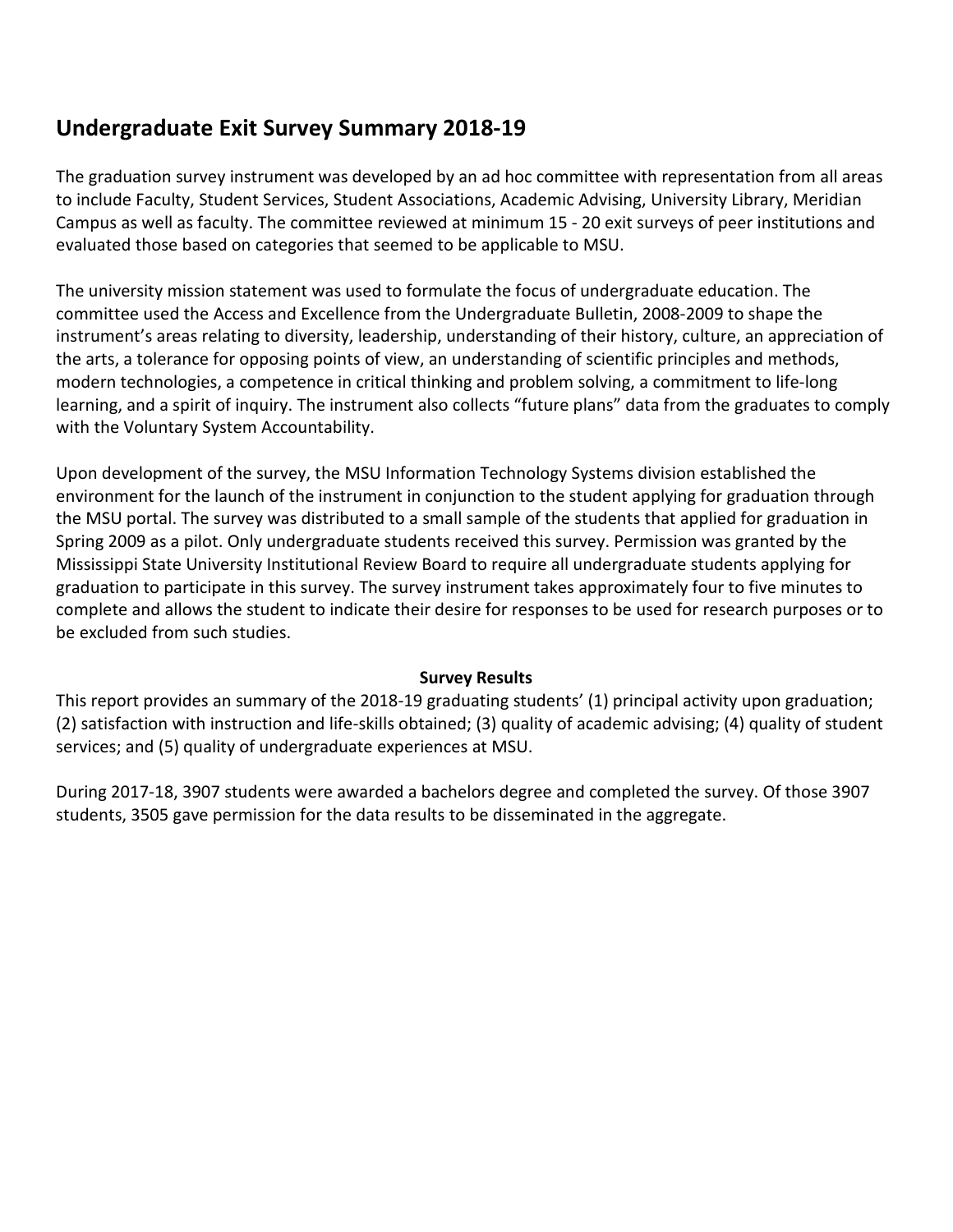#### **Demographics**

Of the respondents, 51.9% were male and 48.1% were female. The percentage of Meridian campus graduates was 4.6%. 57.4% began at MSU as freshman students. 73.6% were residents of Mississippi, 24.9% were out-ofstate residents, and 1.5% were international students.

| <b>Ethnicity</b>                          | Percent |
|-------------------------------------------|---------|
| American Indian or Alaskan Native         | 0.3     |
| Asian                                     | 1.5     |
| <b>Black or African American</b>          | 16.5    |
| Native Hawaiian or Other Pacific Islander | 0.1     |
| White                                     | 75.3    |
| Hispanic                                  | 2.7     |
| International                             | O       |
| Multiracial                               | 1.9     |
| Unknown                                   |         |

In addition, 42 of respondents were athletes, 225 were graduates with disabilities, 444 were veterans, 6 participated in a co-op experience, and 157 were students in the Shackouls Honors College.

#### **Future plans of graduates**

Respondents were asked to indicate what their future plans were upon graduating. The table below shows that the majority of graduating students (90.2%) intended to either pursue full-time paid employment or fulltime graduate or professional school.

| What is MOST LIKELY to be your principal activity upon graduation? | Percentage of<br><b>Responses</b> |
|--------------------------------------------------------------------|-----------------------------------|
| Employment, full-time paid                                         | 63.2                              |
| Employment, part-time paid                                         | 2.5                               |
| Graduate or professional school, full-time                         | 27.6                              |
| Graduate of professional school, part-time                         | 2                                 |
| Additional undergraduate coursework                                | 0.7                               |
| Military service                                                   | 1.7                               |
| Volunteer activity (e.g., Peace Corps)                             | 0.5                               |
| Starting or raising a family                                       | 0.3                               |
| Other                                                              | 1.6                               |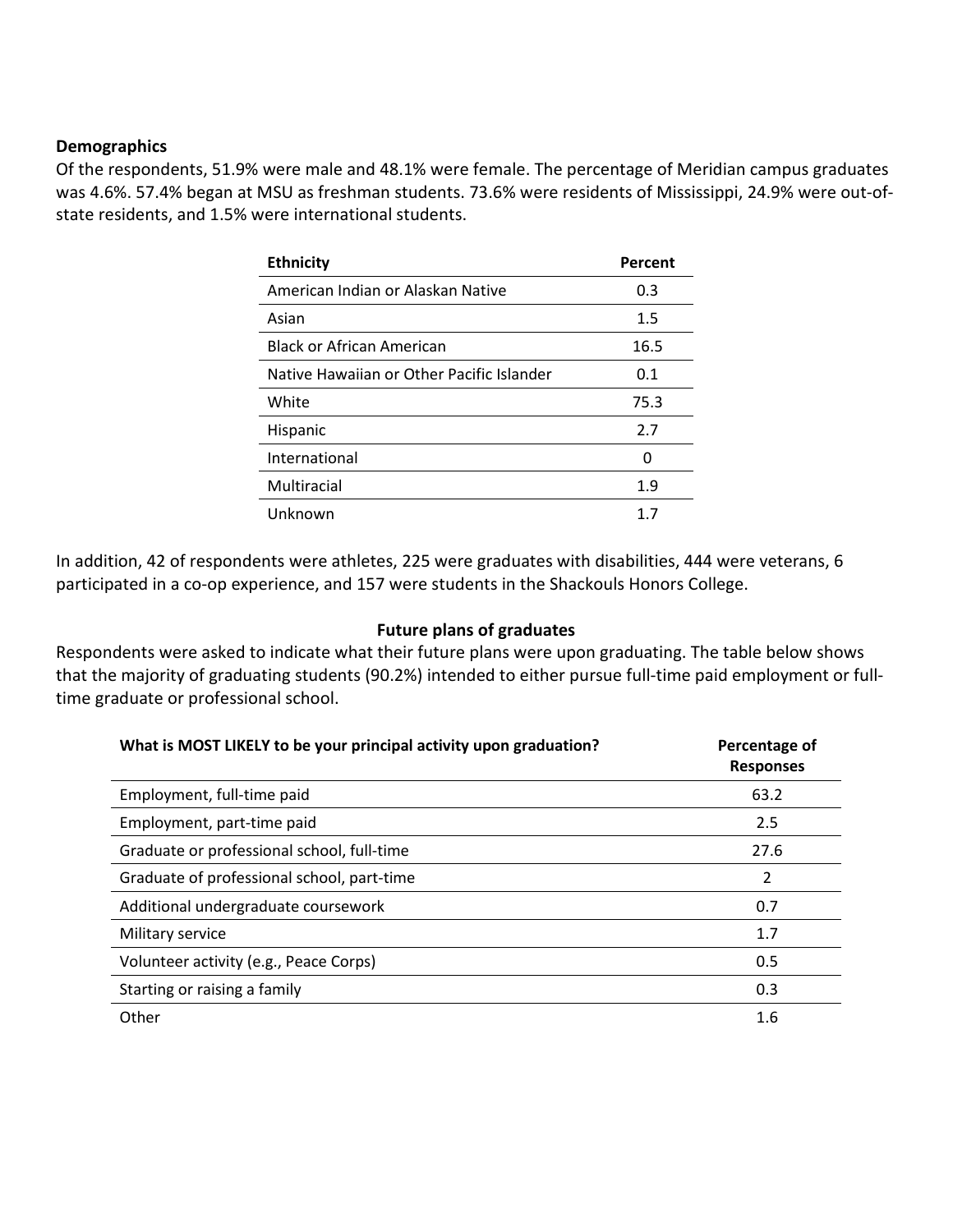## **Instruction and Life Skills obtained at MSU**

Respondents were asked to indicate their level of satisfaction with the instruction and life-skills they obtained at MSU. The table below shows the percentage of responses across different levels of satisfaction as well at the mean response (out of a 5-point Likert scale).

| <b>Instruction and Life Skills Obtained at MSU</b>                                                                                 | <b>Strongly</b><br><b>Satisfied</b> | <b>Satisfied</b> | <b>Neutral</b> | <b>Dissatisfied</b> | <b>Strongly</b><br><b>Dissatisfied</b> | Mean |
|------------------------------------------------------------------------------------------------------------------------------------|-------------------------------------|------------------|----------------|---------------------|----------------------------------------|------|
| Knowledge and application of latest<br>technologies (e.g., computer skills)                                                        | 36.6                                | 48               | 12.1           | 3                   | 0.3                                    | 4.2  |
| Knowledge and application of mathematics,<br>scientific methods, and related quantitative<br>skills                                | 37.9                                | 48.8             | 11.6           | 1.4                 | 0.3                                    | 4.2  |
| Understanding and appreciation of fine arts                                                                                        | 31                                  | 39.9             | 26.4           | 2.2                 | 0.5                                    | 4    |
| Understanding of human achievements and<br>human conditions (humanities)                                                           | 35.7                                | 44.2             | 18.5           | 1.3                 | 0.3                                    | 4.1  |
| Development of effective communication<br>skills (written and oral)                                                                | 48.1                                | 43.2             | 7.4            | $\mathbf{1}$        | 0.2                                    | 4.4  |
| Application of critical thinking and problem<br>solving skills                                                                     | 53.3                                | 40.1             | 5.6            | 0.9                 | 0.2                                    | 4.5  |
| Development of leadership skills                                                                                                   | 50.4                                | 38.4             | 9.4            | 1.4                 | 0.3                                    | 4.4  |
| Learning to think and work independently                                                                                           | 59.3                                | 35.6             | 4.3            | 0.6                 | 0.2                                    | 4.5  |
| Participation in meaningful<br>group/interdisciplinary learning experiences                                                        | 47.3                                | 41.1             | 9.3            | 1.7                 | 0.6                                    | 4.3  |
| Participation in undergraduate research or<br>other scholarly experiences                                                          | 36.4                                | 35.3             | 23.5           | 3.8                 | 1.1                                    | 4    |
| Pre-graduation engagement in professional<br>experiences (internships, co-op programs)<br>and professional societies/organizations | 42.5                                | 32.8             | 19.1           | 4.3                 | 1.3                                    | 4.1  |
| Appreciation for cultural diversity                                                                                                | 43                                  | 40.4             | 14.2           | 1.5                 | 0.9                                    | 4.2  |
| Understanding of human behavior and social<br>structures, processes, and institutions                                              | 41.1                                | 43.6             | 13.7           | 1.2                 | 0.4                                    | 4.2  |
| Tolerance for opposing points of view                                                                                              | 41.9                                | 44.9             | 11             | 1.6                 | 0.6                                    | 4.2  |
| Appreciation of natural resources and their<br>sustainability                                                                      | 40.4                                | 41.1             | 15.8           | 2.1                 | 0.7                                    | 4.3  |
| Development of personal honor and integrity                                                                                        | 52.6                                | 39.1             | 7.4            | 0.7                 | 0.2                                    | 4.4  |
| Development of a commitment for life-long<br>learning                                                                              | 53.9                                | 37.9             | 6.9            | $1.1\,$             | 0.3                                    | 4.4  |
| Enhancement of my development into a<br>mature, informed, responsible citizen                                                      | 56.7                                | 36.3             | 5.6            | 0.9                 | 0.3                                    | 4.5  |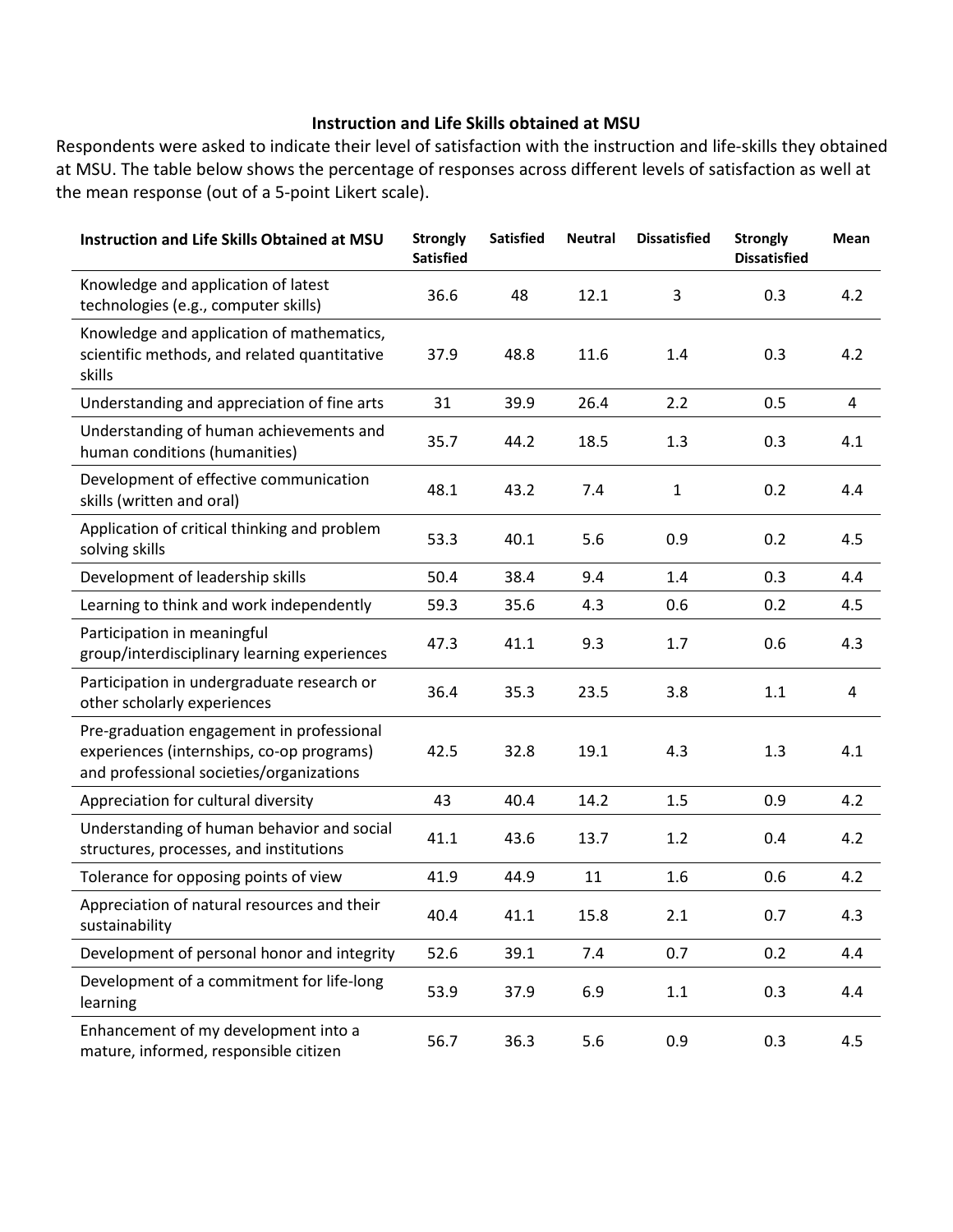#### **Quality of Academic Advising at MSU**

Respondents were asked to indicate their level of satisfaction with academic advising at MSU. If they had no experience, they were to indicate NA. The table below shows the percentage of responses across different levels of satisfaction as well at the mean response (out of a 5-point Likert scale).

| <b>Quality of Academic Advising</b>                                         | <b>Strongly</b><br><b>Satisfied</b> | <b>Satisfied</b> | <b>Neutral</b> | <b>Dissatisfied</b> | <b>Strongly</b><br><b>Dissatisfied</b> | <b>Mean</b> |
|-----------------------------------------------------------------------------|-------------------------------------|------------------|----------------|---------------------|----------------------------------------|-------------|
| <b>Orientation Advising</b>                                                 | 37.5                                | 39.7             | 14.5           | 6                   | 2.3                                    | 4           |
| College advising office                                                     | 39.1                                | 38.3             | 15.2           | 5                   | 2.4                                    | 4.1         |
| Faculty advisor in my department                                            | 50.1                                | 32.5             | 10.3           | 4.6                 | 2.5                                    | 4.2         |
| Academic athletic advisor                                                   | 37.5                                | 27.3             | 33.4           | 0.9                 | 0.9                                    | 4           |
| Web-based information                                                       | 31.7                                | 45.3             | 19.1           | 2.8                 | 1.1                                    | 4           |
| Catalog/other printed materials                                             | 31.4                                | 41.4             | 24.6           | 1.9                 | 0.7                                    | 4           |
| Electronic degree audits                                                    | 33.4                                | 37.8             | 26.7           | 1.4                 | 0.7                                    | 4           |
| Correct information on<br>program/degree requirements                       | 38                                  | 42.6             | 14.5           | 3.3                 | 1.6                                    | 4.1         |
| Information provided for future<br>career plans                             | 33.8                                | 39.2             | 18.6           | 6.4                 | $\overline{2}$                         | 4           |
| Availability of advisor (email,<br>telephone) outside scheduled<br>sessions | 49.4                                | 35.6             | 10.5           | 2.8                 | 1.7                                    | 4.3         |
| Overall academic advisement                                                 | 43.1                                | 39.6             | 11.8           | 3.8                 | 1.7                                    | 4.2         |

| On average, how often did you receive advising from<br>your advisor during each semester? | Percent |
|-------------------------------------------------------------------------------------------|---------|
| <b>Never</b>                                                                              | 51.8    |
| Once                                                                                      | 37.6    |
| 2-3 times                                                                                 | 5.8     |
| 4-5 times                                                                                 | 4.9     |
| More than 5 times                                                                         |         |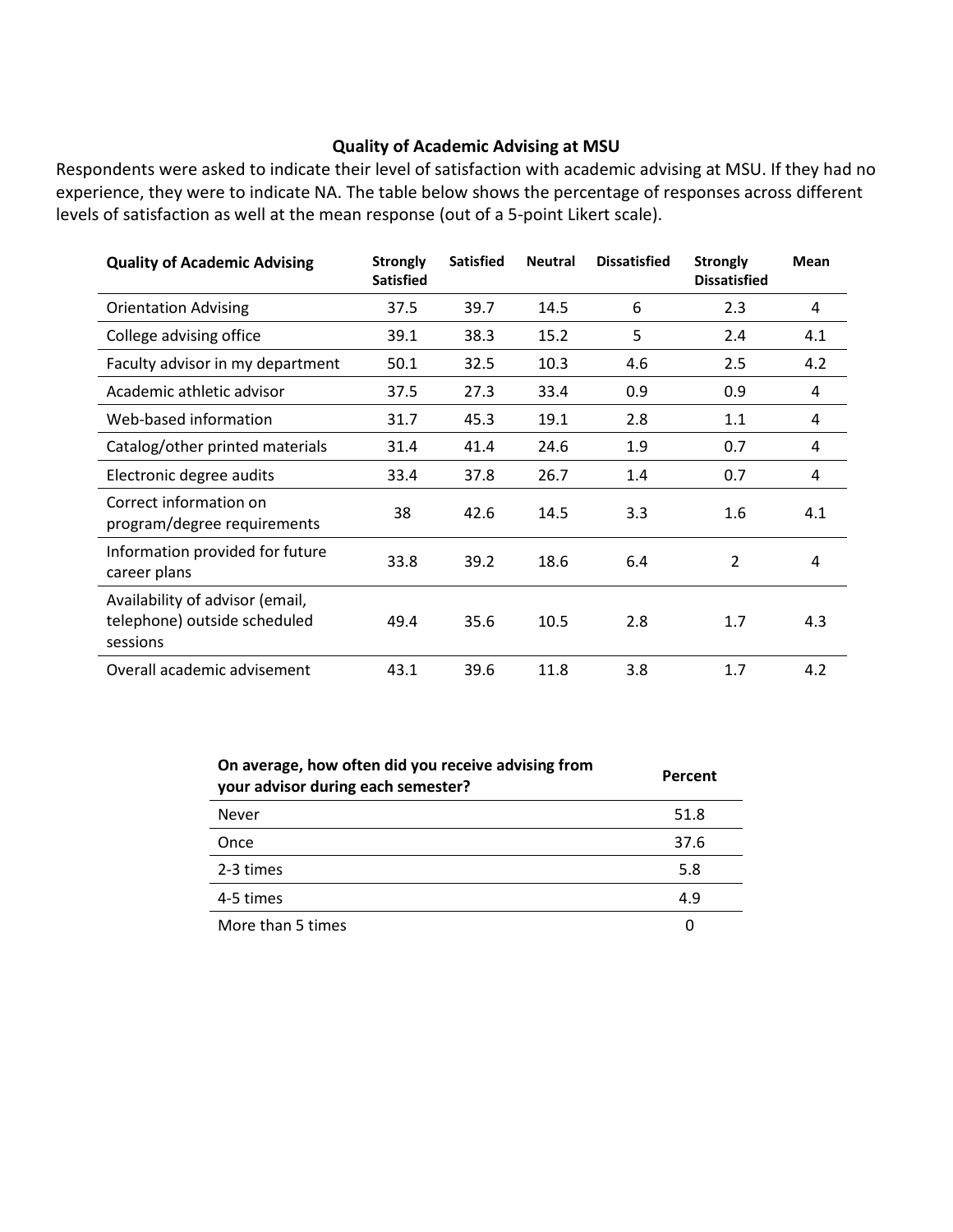## **Quality of Student Services at MSU**

Respondents were asked to indicate their level of satisfaction with academic advising at MSU. If they had no experience, they were to indicate NA. The table below shows the percentage of responses across different levels of satisfaction as well at the mean response (out of a 5-point Likert scale).

| <b>Quality of Student Services</b>                                                     | <b>Strongly</b><br><b>Satisfied</b> | <b>Satisfied</b> | <b>Neutral</b> | <b>Dissatisfied</b> | <b>Strongly</b><br><b>Dissatisfied</b> | Mean           |
|----------------------------------------------------------------------------------------|-------------------------------------|------------------|----------------|---------------------|----------------------------------------|----------------|
| Office of Admissions and<br>Scholarships                                               | 33.6                                | 45.2             | 16.6           | 3.3                 | 1.3                                    | 4.1            |
| MSU Bookstore, Barnes and<br>Noble                                                     | 29.3                                | 44.3             | 17.7           | 5.9                 | 2.9                                    | 3.9            |
| Center for Student Involvement<br>(Greek Life, Student<br>Organizations)               | 35.7                                | 37.6             | 22.9           | 2.6                 | 1.1                                    | 4              |
| <b>Campus Dining Services</b>                                                          | 28.1                                | 44.9             | 19.6           | 5.6                 | 1.8                                    | 3.9            |
| <b>Student Financial Aid</b>                                                           | 30.3                                | 42.2             | 18.1           | 6.1                 | 3.2                                    | 3.9            |
| Holmes Cultural Diversity Center                                                       | 34                                  | 33.3             | 31             | 0.8                 | 0.8                                    | 4              |
| The Learning Center                                                                    | 34.2                                | 39.9             | 24.3           | 0.9                 | 0.7                                    | 4.1            |
| <b>MSU Police Department</b>                                                           | 34.6                                | 40.4             | 20.3           | 3                   | 1.7                                    | 4              |
| <b>Student Housing and Residence</b><br>Life                                           | 31.8                                | 42.3             | 21.2           | 3.1                 | 1.5                                    | 4              |
| Sanderson Center/Recreational<br>Sports                                                | 43                                  | 44.1             | 102.           | 1.9                 | 0.8                                    | 4.3            |
| <b>Student Counseling Services</b>                                                     | 37.4                                | 35.9             | 23.3           | 2.2                 | 1.2                                    | 4.1            |
| <b>Student Health Center</b>                                                           | 37.2                                | 40.1             | 15.4           | 4.7                 | 2.6                                    | 4              |
| Student events sponsored by<br>Campus Activities Board (CAB) or<br><b>Music Makers</b> | 34.5                                | 40.9             | 21.7           | 1.7                 | 1.2                                    | 4.1            |
| <b>University Libraries</b>                                                            | 43.8                                | 45.3             | 9.4            | 1.2                 | 0.4                                    | 4.3            |
| <b>Office of Parking Services</b>                                                      | 16.4                                | 18.3             | 15.8           | 16.6                | 32.8                                   | 2.7            |
| <b>MSU Transit (Shuttle Services)</b>                                                  | 29.8                                | 40.7             | 21.3           | 5.5                 | 2.7                                    | 3.9            |
| <b>Shackouls Honor College</b>                                                         | 30.9                                | 32.2             | 33.4           | 2.5                 | $\mathbf{1}$                           | 3.9            |
| Athletic events                                                                        | 47.6                                | 39.7             | 11.2           | 0.9                 | 0.5                                    | 4.3            |
| <b>Business Office (Student Account</b><br>Services)                                   | 30.7                                | 41.9             | 23             | 2.8                 | 1.6                                    | 4              |
| Career Center                                                                          | 38.7                                | 40.6             | 17.7           | 2.1                 | 0.9                                    | 4.1            |
| <b>Health Education Wellness</b>                                                       | 34.3                                | 39.1             | 24.6           | 1.4                 | 0.7                                    | $\overline{a}$ |
| <b>Writing Center</b>                                                                  | 35.4                                | 39.5             | 23             | 1.4                 | 0.7                                    | 4.1            |